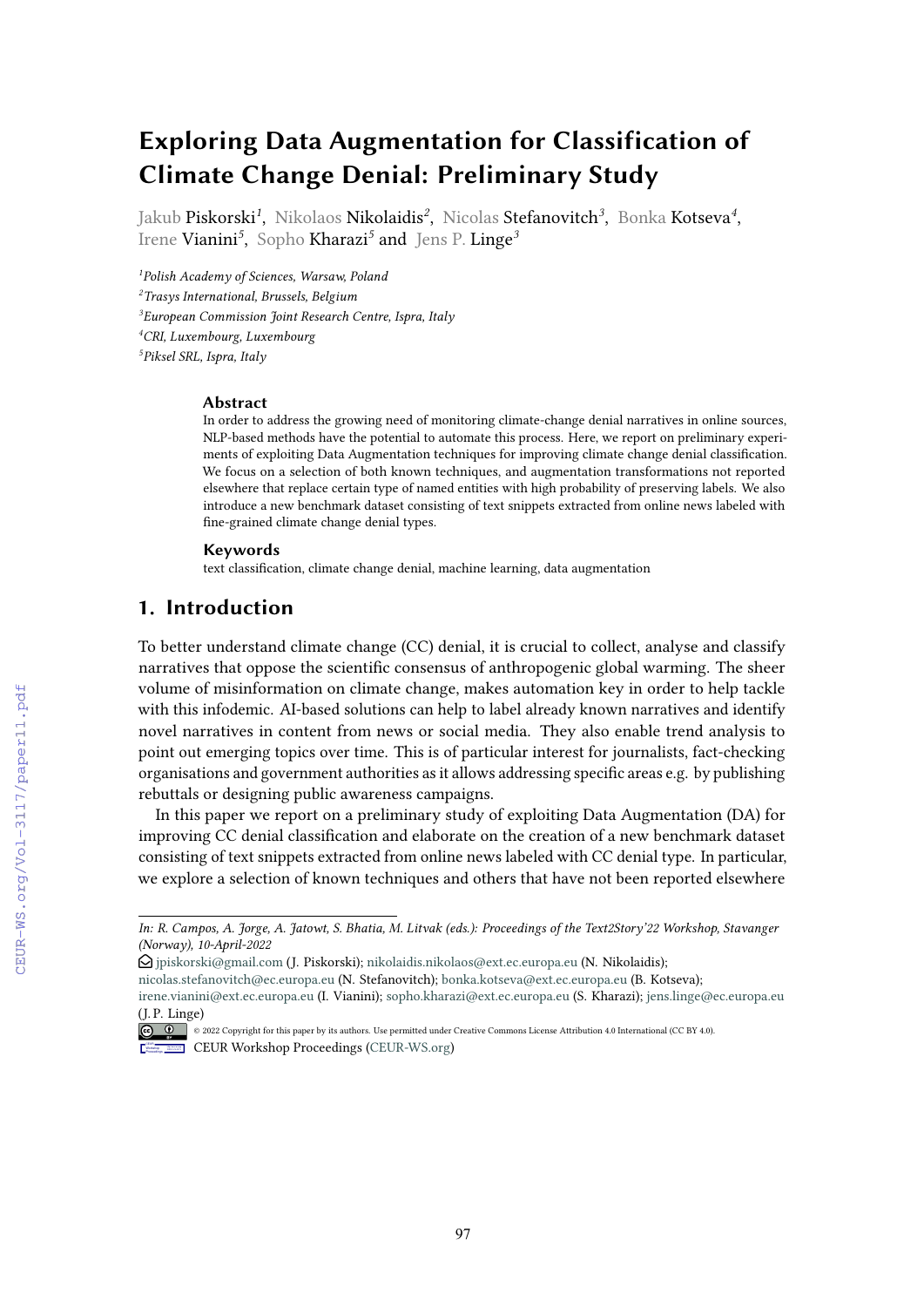(specifc name-entity type replacements) with a focus on transformations with high probability of preserving labels. The main drive behind this research is two-fold: First, it emerges from the need to rapidly develop a production-level component for CC denial text classifcation for Europe Media Monitor  $(EMM)^1$ , a large-scale media monitoring platform used by EU institutions, and, secondly, from the scarcity of annotated data for the task at hand. The experiments reported in this paper build mainly on top of the only publicly available text corpus of CC contrarian claims, which is labeled using a fne-grained taxonomy presented in [\[1\]](#page-8-0). We also present a preliminary evaluation of a some models on a new EMM-derived news snippet corpus reusing the same taxonomy. The fndings contained in this paper are not of general nature, but rather specifc to the exploited data and the domain, paving the way for future in-depth explorations.

The paper starts with an overview of related work in Section [2.](#page-1-1) Next, the DA techniques exploited in our study is described in Section [3,](#page-2-0) whereas Section [4](#page-3-0) introduces a news-derived corpus of text snippets related to CC denial. The DA techniques performance evaluation is presented in Section [5.](#page-3-1) Section [6](#page-6-0) provides detailed analysis of the behaviour of two specifc named-entity replacement-based DA techniques. Finally, we present our conclusions in Section [7.](#page-7-0)

### <span id="page-1-1"></span>**2. Related Work**

Only recently the CC debate has received more attention in the NLP community in the context of developing solutions for making sense of the vast amount of textual data produced on this topic [\[2\]](#page-8-1). A corpus of manually-tagged blog posts on CC in terms of scepticism and acceptance of CC is presented in [\[3\]](#page-8-2). In 2016 a SemEval task on stance detection of tweets, where "CC is a real concern" was organized [\[4\]](#page-8-3). In [\[5\]](#page-8-4) an annotated news corpus for stance toward "climate change is a real concern" and related experiments are presented, whereas [\[6\]](#page-8-5) introduced a dataset for sentence-based climate change topic detection. Finally, [\[7\]](#page-8-6) reported on a collection of tweets used to study the public discourse around CC.

To the best of our knowledge only two textual corpora with CC denial and disinformation labels exists, namely, the corpus of ca. 30K text paragraphs containing contrarian claims about climate change extracted from conservative think-tank websites and contrarian blogs (4C corpus) [\[1\]](#page-8-0), and a collection of ca. 500 news articles with known CC misinformation scraped from web pages of CC counter movement organisations [\[8\]](#page-8-7). Given that the latter corpus is not publicly accessible at the moment, we exploit the former 4C corpus, and the associated taxonomy of climate contrarianism in our study.

Data Augmentation (DA) is a family of techniques aiming at creation of additional training data in order to alleviate problems related to insufficient and imbalanced data and low data variability, with the overall goal of model performance improvement. Recently, DA has gained attention in the NLP domain, and a wide range of DA techniques has been elaborated and explored, including, i.a., simple word substitution, deletion, and insertion [\[9\]](#page-8-8), sub-structure substitution [\[10\]](#page-8-9), back-translation [\[11,](#page-8-10) [12\]](#page-8-11), contextual augmentation [\[13\]](#page-8-12), data noising [\[14,](#page-8-13) [15\]](#page-9-0), injection of noise into the embedding space [\[16\]](#page-9-1), interpolating the vector representations of text and labels [\[17\]](#page-9-2), etc. A survey on DA techniques for text classifcation is presented in [\[18\]](#page-9-3), whereas [\[19\]](#page-9-4) provides a more general overview of DA in the broader area of NLP .

<span id="page-1-0"></span><sup>1</sup> https://emm.newsbrief.eu/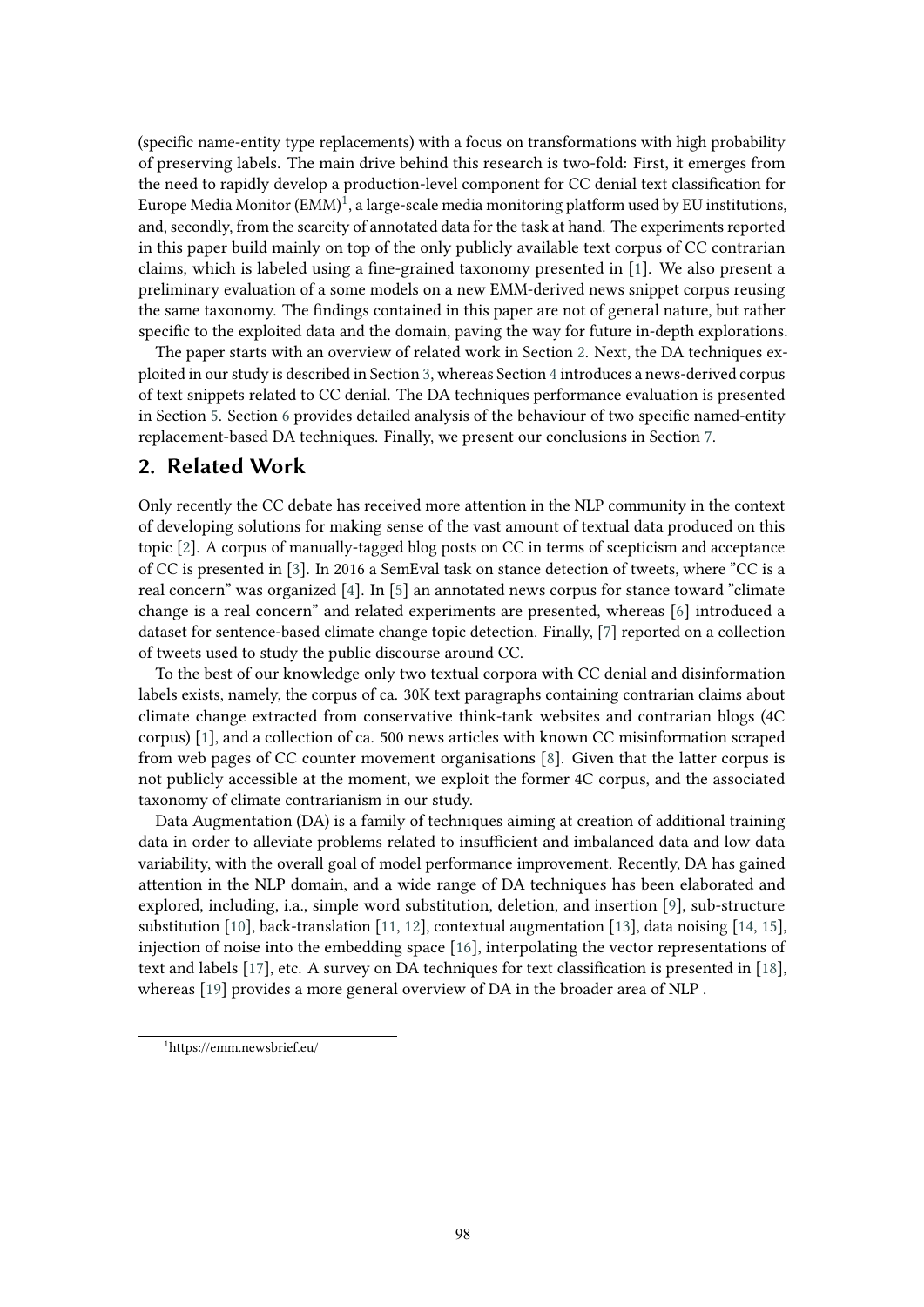# <span id="page-2-0"></span>**3. Data Augmentation**

For the sake of carrying out DA experiments we have selected a range of known and 2 variants of some known techniques, in particular, focusing on transformations with high probability of preserving labels by the automatically created instances. The list of DA techniques encompasses:

**COPY:** simply creates copies of the existing instances in the training dataset.

**DATE:** randomly changes all dates, e.g., month and day-of-the-week names.

**DEL-ADJ-ADV:** deletes up to a maximum of 1/3 of all adjectives and adverbs in the text, provided that they are preceded by nouns and verbs resp. Here, the assumption is that such transformation preserves the label assigned to the text.

**PUNCT:** inserts various punctuation marks randomly selected from ('.', ';', '?', ':', '!', ',') into randomly selected positions in the text, where the number of insertions is a randomly selected number between 1 and 1/3 of the length of the text (in words). This simple DA technique introduced recently in [\[15\]](#page-9-0) proved to outperform many other simple DA techniques.

**GEO:** randomly replaces all occurrences of toponyms referring to a populated place with another randomly chosen toponym from GEONAMES-based<sup>2</sup> gazetteer of about 200K populated cities.

**PER-ORG:** randomly replaces occurrences of mentions of person and organisation names matched using the JRC Name Variant database [\[20\]](#page-9-5) (containing large fraction of entities whose mentions appear in the news) with some other names therefrom (not spelling variants of the replaced names). The current version of JRC Name Variant contains circa 3 million names.

**SYN:** randomly replaces verbs and adjectives with their synonyms. It picks the top-10 tokens (verbs/adjectives) whose deletion maximizes the cosine distance from the resulting sentence's embedding to that of the original sentence and replaces them with semantically close words. For the frst part, we exploit USE embedding [\[21\]](#page-9-6) and for the second, we approximate the semantic proximity of words with wikipedia pre-trained FASTTEXT embeddings [\[22\]](#page-9-7)<sup>3</sup>.

**SYN-REV:** same process as above, but difers in picking the top-10 tokens whose deletion minimizes the cosine distance of the sentence's embedding.

**BACK-TRANSL:** consists of translating the input text to some other language and then translating back the translation into English [\[11,](#page-8-10) [12\]](#page-8-11). Here, we translated to French, German and Polish and then back to English using an in-house NMT-based solution [\[24\]](#page-9-8).

Some examples of the application of the DA techniques enumerated above are provided in Table [8](#page-11-0) in Annex [A.](#page-10-0) While most of these techniques were reported elsewhere, GEO and PER-ORG, i.e., replacement of specifc types of named entities, to the best of our knowledge, were not explicitly explored. Based on empirical observations, the application of these transformations result in label preservation with high probability, although the transformed texts might appear 'unrealistic' due to random name replacement. Furthermore, since the replacement is based on a lexicon look-up, the transformation might result in replacing entities of other type by mistake, but, again, based on empirical observations, this does not have high impact on the label.

Additionally, we explored ways of combining the DA techniques enumerated above, incl.: (a)

<span id="page-2-1"></span><sup>2</sup> <https://www.geonames.org/>

<span id="page-2-2"></span><sup>&</sup>lt;sup>3</sup>We exploit the GENSIM interface [\[23\]](#page-9-9)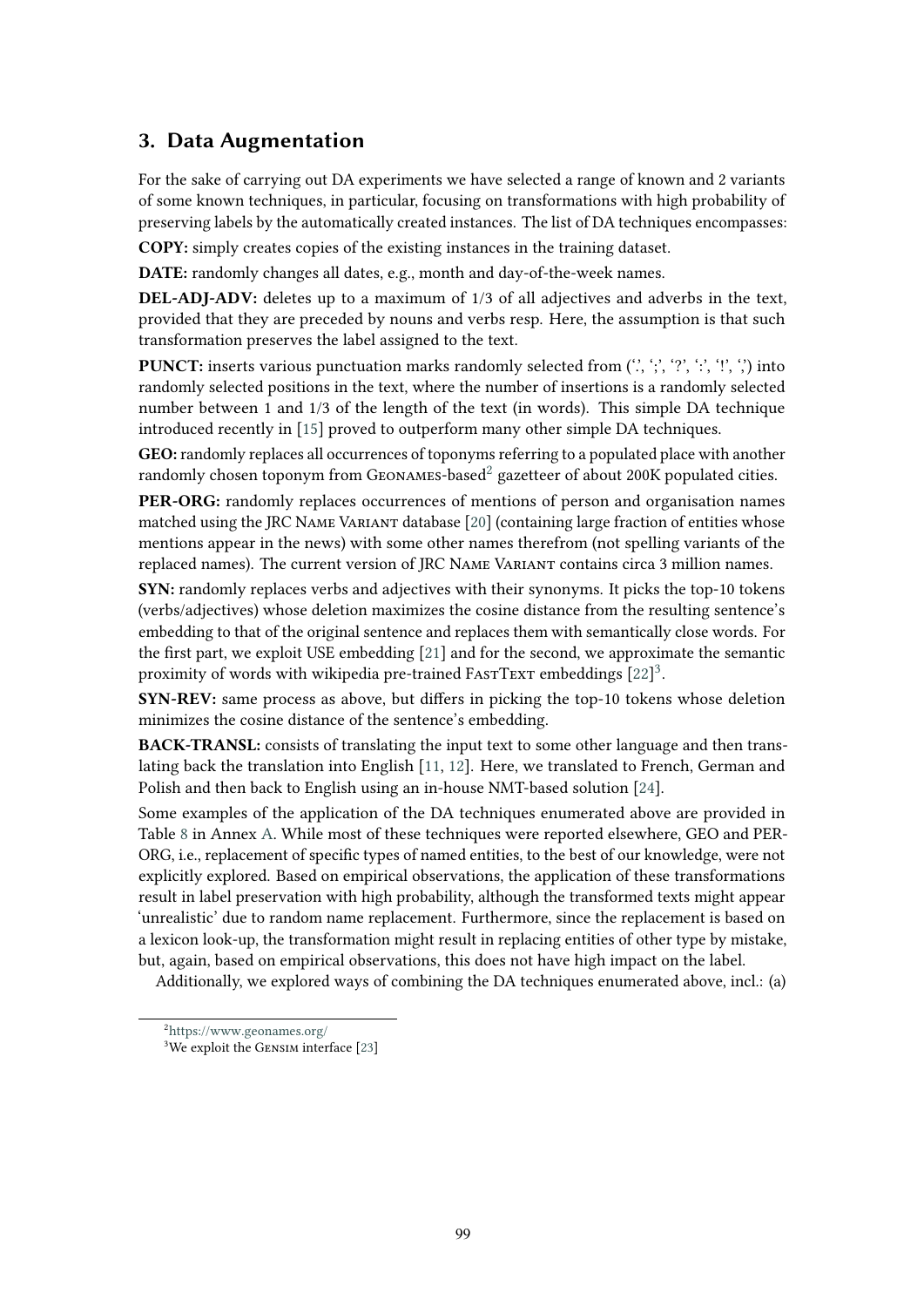**ALL:** combination the results of all the above DA techniques created separately, (b) **ALL-KB:**, a variant of ALL, but combining only DA techniques based on knowledge-based resources, i.e., PUNCT, DEL-ADJ-ADV, DATE, GEO and PER-ORG, (c) **ALL-KB-STACKED:** resulting from running the techniques used in ALL-KB in a pipeline (in the order as above) that modifes progressively the same input text, and (d) **BEST-3** combination of the 3 DA techniques, whose results were merged (not stacked), and which yield best gain in performance (see Section [5\)](#page-3-1).

# <span id="page-3-0"></span>**4. EMM-derived CC denial text snippet corpus**

In order to establish a benchmark corpus for the news domain and to test the classifcation performance, we relied on EMM. Articles taken from a limited set of news sources that disinformation experts had identifed as frequently spreading misinformation. In order to limit the dataset to articles on CC, we queried for articles containing keywords related to the topic such as: '*climate change*', '*global warming*', '*greenhouse gas[es]*', '*greenhouse efect[s]*' and limited the publication date to the whole of 2021. Out of these, a random subset of 2500 articles was sampled. For each article, we generated a snippet made of the title and of up to the frst 500 characters. The corpus was manually annotated by fve disinformation experts, using the Codebook defned in [\[1\]](#page-8-0). 1118 snippets were annotated, 42.7% of which are tagged with a class indicating a CC denial narrative, while the second half has been tagged as *No claim*, i.e, not containing any CC denial claim captured by the Codebook. In some snippets, while infammatory language superfcially similar to CC denial was used, the texts actually embrace polemical stance on CC inaction. When stance was ambiguous, the snippet was discarded, whereas the remaining snippets containing activists stance were assigned the label *No claim*.

The statistics of the current version of the corpus<sup>[4](#page-3-2)</sup> are provided in [A](#page-10-0)nnex A in Table [7.](#page-11-1)

# <span id="page-3-1"></span>**5. Classification Experiments**

We have experimented with two ML paradigms, namely: (a) linear SVM using the algorithm described in [\[25\]](#page-9-10) and LIBLINEAR library<sup>5</sup>, with 3-6 character n-grams as binary features, using vector normalization and  $c = 1.0$  resulting from parameter optimization, and (b) RoBERTA $_{large}$ architecture [\[26\]](#page-9-11) using *batch size=32*, *learning rate 1e-5* and *class weighting*.

Prior to carrying out ML experiments we cleaned the original 4C corpus [\[1\]](#page-8-0) due to some problems, i.a., (a) some entries were included in both training and test data, and ofen having diferent labels, and (b) some entries were corrupt, i.e., missing texts, non parseable content. We used this modifed version of the 4C corpus, containing ca. 30 entries less. The 4C dataset is highly imbalanced, i.e., more than 60% of the instances are labeled as *No claim*, whereas 14 classes constitute ca. 1-2% of the entire dataset each (see Table [6](#page-10-1) in Annex [A](#page-10-0) for statistics.).

The results of the evaluation of SVM and RoBERT $a_{large}$  on the 4C corpus without any DA are presented in Table [1,](#page-4-0) where we explored SVM both with and without class weighting. The performance of the baseline RoBERT $a_{large}$  is similar to the one of its counterpart reported in [\[1\]](#page-8-0).

As regards DA techniques, we have augmented all instances of all **CC-denial** classes, whereas the *No claim* class was not augmented. Each to-be-augmented instance was augmented  $l \in$ {1, 2, 4} times and the experiments have been repeated 3 times. The gain/loss obtained for SVM-

<span id="page-3-3"></span><span id="page-3-2"></span><sup>&</sup>lt;sup>4</sup>Please note that this corpus is ongoing active development and will be continuously extended. 5 <https://www.csie.ntu.edu.tw/~cjlin/liblinear>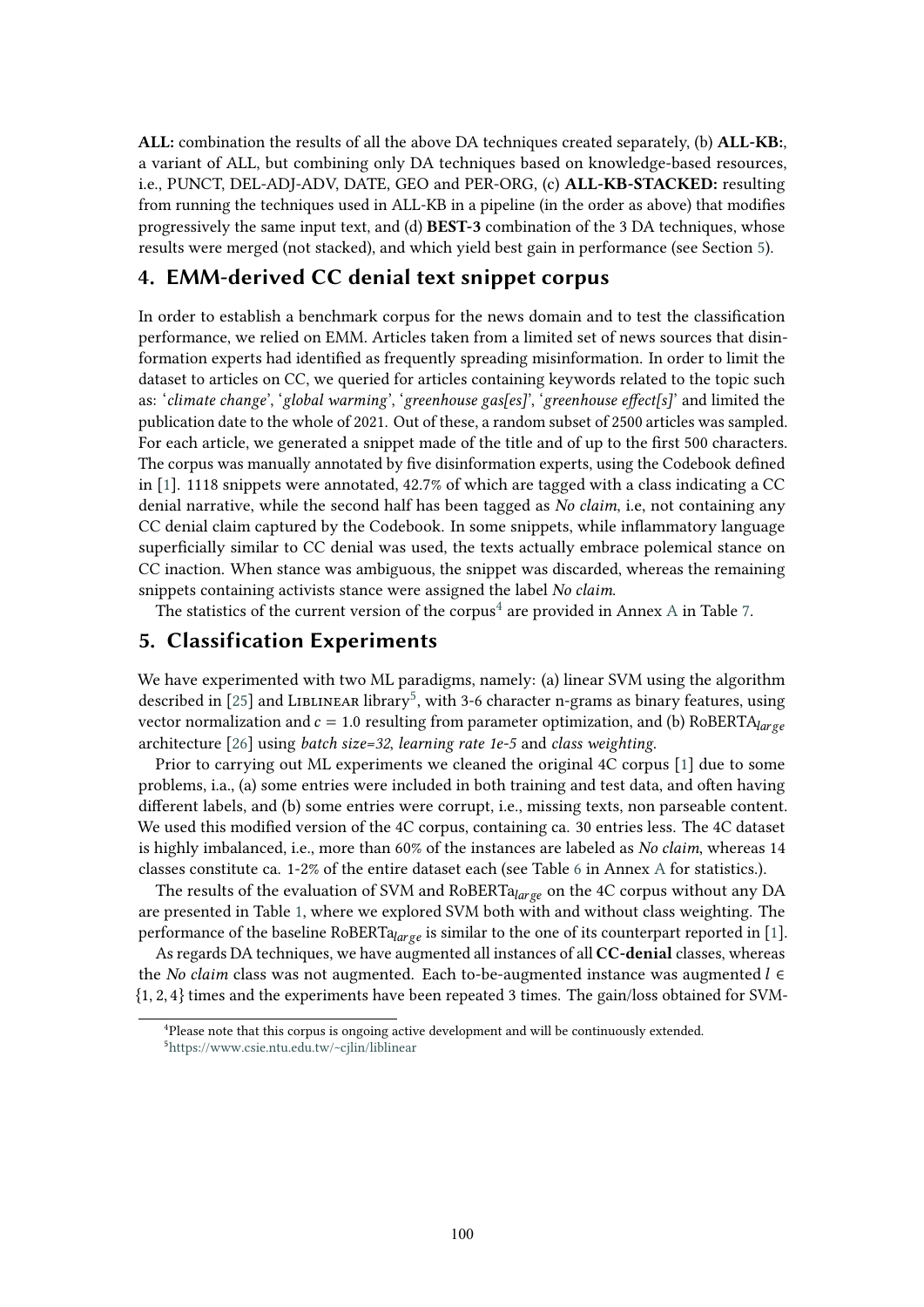#### <span id="page-4-0"></span>**Table 1** The results obtained with baseline models: SVM and RoBERTa-based transformers on 4C corpus.

| <b>SVM</b> |      | weighted SVM                                                   |      | $\mathsf{RoBERTa}_{\mathit{large}}$ |      |  |
|------------|------|----------------------------------------------------------------|------|-------------------------------------|------|--|
|            |      | Accuracy macro $F_1$ Accuracy macro $F_1$ Accuracy macro $F_1$ |      |                                     |      |  |
| 78.2       | 59.6 | 75.0                                                           | 64.9 | 86.7                                | 77.5 |  |

and RoBERTa-based models for all DA techniques is reported in Table [2](#page-4-1) and [3](#page-5-0) resp., with the best results per measure and number of augmentations marked in bold. In all experiments all original training data was used as well. BEST-3 refers to a combination of 3 DA techniques, each run separately, which yield best gain in performance and were: (a) PUNCT, BACK-TRANSL, GEO for SVM, and (b) PUNCT, GEO, PER-ORG for weighted SVM and RoBERTa.

#### <span id="page-4-1"></span>**Table 2**

The gain in accuracy and macro  $F_1$  obtained by using different DA techniques with SVM-based model. The figures in brackets refer to the SVM version without class weighting.

|                    | 1 augmentation |               | 2 augmentations |               | 4 augmentations |               |
|--------------------|----------------|---------------|-----------------|---------------|-----------------|---------------|
| DA Method          | Accuracy       | macro $F_1$   | Accuracy        | macro $F_1$   | Accuracy        | macro $F_1$   |
|                    | gain           | gain          | gain            | gain          | gain            | gain          |
| COPY               | $+1.5(+0.9)$   | $+0.6 (+2.1)$ | $+3.0 (+0.6)$   | $+0.8(+1.8)$  | $+3.9(+0.3)$    | $+0.9(+1.7)$  |
| <b>DATE</b>        | $+0.2 (+0.3)$  | $-0.4(+0.9)$  | $+0.3(+0.1)$    | $-0.2 (+0.5)$ | $+0.5(0.0)$     | $-0.3 (+0.4)$ |
| DEL-ADJ-ADV        | $+1.2 (+0.5)$  | $-0.1 (+1.1)$ | $+2.1 (+0.2)$   | $+0.3(+1.2)$  | $+3.1 (+0,4)$   | $+0.3(+1.1)$  |
| <b>PUNCT</b>       | $+1.9(+0.6)$   | $+0.4(+1.9)$  | $+3.4 (+0.2)$   | $+1.1 (+1.0)$ | $+4.3(+0.5)$    | $+1.2(+1.6)$  |
| <b>GEO</b>         | $+1.1 (+0.6)$  | $+0.1 (+2.0)$ | $+2.0(+0.6)$    | $+0.5 (+2.1)$ | $+3.0 (+0.9)$   | $+0.6 (+2.7)$ |
| PER-ORG            | $+0.6 (+0.7)$  | $+0.6(+1.8)$  | $+1.4(+0.4)$    | $+0.7(+1.5)$  | $+2.1 (+0.3)$   | $+0.6(+1.1)$  |
| <b>SYN</b>         | $+1.7(+0.4)$   | $-0.3 (+0.7)$ | $+3.0 (+0.3)$   | $-0.2 (+0.4)$ | $+3.9(+0.4)$    | $-0.6 (+0.1)$ |
| SYN-REV            | $+0.7(-0.8)$   | $-1.5(-1.7)$  | $+2.4(-0.1)$    | $-0.9(-0.2)$  | $+3.9(0.0)$     | $-0.5(-0.3)$  |
| <b>BACK-TRANSL</b> | $+0.6(+0.6)$   | $-0.8 (+2.0)$ | $+1.7(+0.6)$    | $-0.3 (+2.1)$ | $+2.2 (+0.7)$   | $-0.1 (+2.4)$ |
| ALL-KB             | $+3.3(+0.9)$   | $+1.6 (+2.3)$ | $+4.0 (+1.0)$   | $+1.0 (+2.8)$ | $+4.6 (+0.6)$   | $0.1 (+2.1)$  |
| ALL-KB-STACKED     | $+1.7(+0.8)$   | $+0.4 (+2.5)$ | $+2.9(+0.8)$    | $+0.9$ (+2.5) | $+3.8(+0.8)$    | $+0.7(+2.6)$  |
| <b>ALL</b>         | $+3.2(-0.2)$   | $-0.1 (+2.7)$ | $+4.3(+0.8)$    | $+0.5 (+2.7)$ | $+4.6 (+0.7)$   | $+0.2 (+1.9)$ |
| BEST-3             | $+2.4 (+0.9)$  | $+1.4 (+3.8)$ | $+3.7 (+1.1)$   | $+1.4(+3.8)$  | $+4.6 (+0.7)$   | $+0.9(+3.1)$  |

As regards weighted SVM, one can observe that overall highest gain in macro  $F_1$  was obtained with the ALL-KB setting (+1.6) with a 1-per-instance augmentation, and BEST-3 obtained highest gain for 2 and 4 augmentations (1.4 and 0.9 resp.). PUNCT appears to be the best stand-alone DA technique with some gains above 1.0. Applying simple copying (COPY) beats many other DA techniques (macro  $F_1$  improved by up to +0.9), although it is outperformed by the ones mentioned earlier. The two new DA techniques, i.e., GEO and PER-ORG yield positive gain in all set-ups, while the usage of DATE, SYN, SYN-REV and BACK-TRANSL in a stand-alone mode does not appear to be benefcial, i.e., close to zero gain or deterioration. The DA gains for unweighted SVM are higher, but since the best setting (BEST-3) for unweighted SVM case is worse than the weighted SVM baseline, we do not analyze it any further.

As regards the RoBERT $a_{large}$ -based models, one can observe that DA consistently deteriorates the accuracy on average, whereas for the most of the basic DA techniques there is little or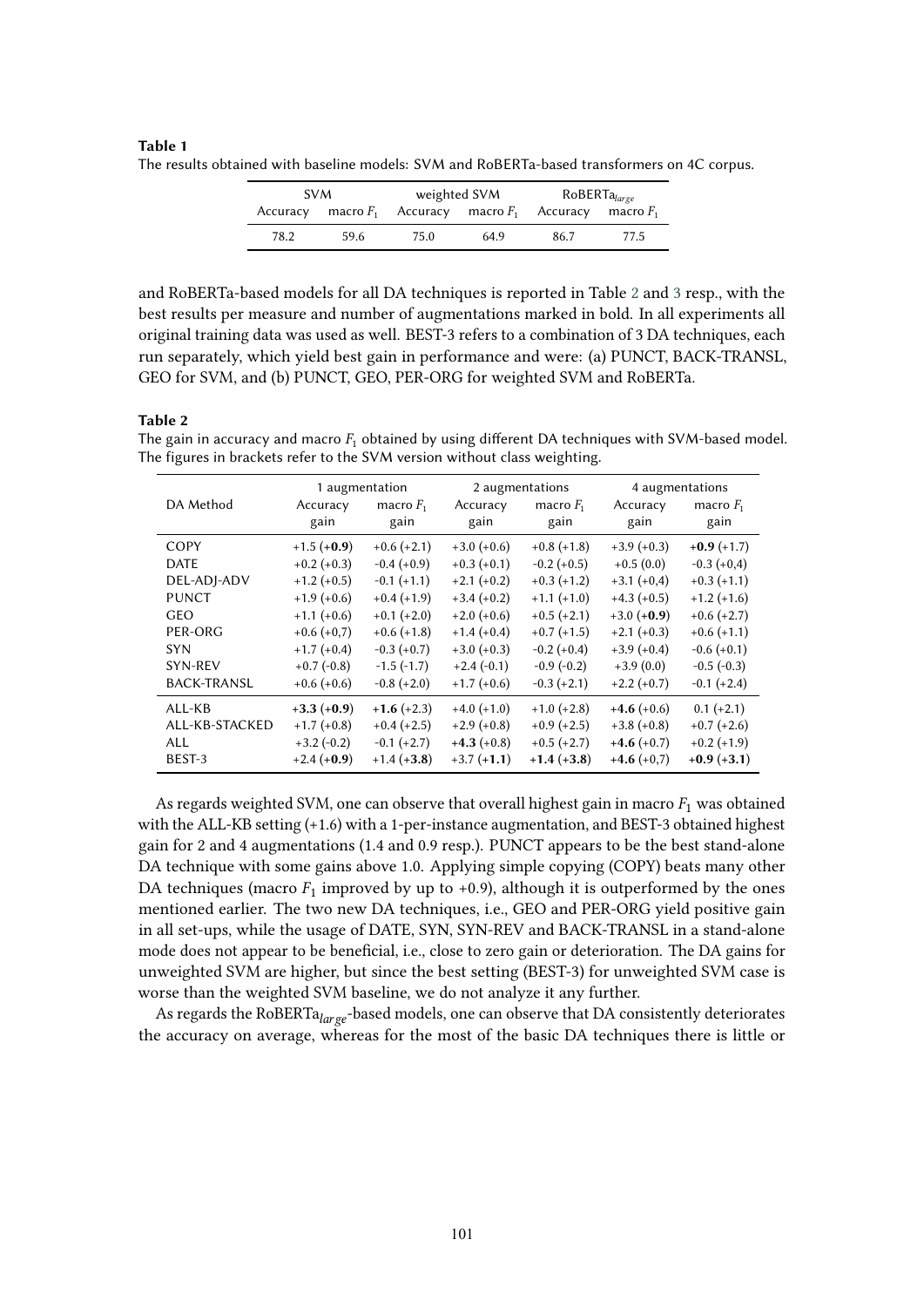|                    |          | 1 augmentation |          | 2 augmentations | 4 augmentations |             |
|--------------------|----------|----------------|----------|-----------------|-----------------|-------------|
| DA Method          | Accuracy | macro $F_1$    | Accuracy | macro $F_1$     | Accuracy        | macro $F_1$ |
|                    | gain     | gain           | gain     | gain            | gain            | gain        |
| COPY               | $-3.2$   | $-0.8$         | $-1.4$   | $-0.1$          | $-1.0$          | $+0.4$      |
| <b>DATE</b>        | $-6.0$   | $-3.0$         | $-6.1$   | $-2.8$          | $-4.8$          | $-2.2$      |
| DEL-ADJ-ADV        | $-4.7$   | $-1.9$         | $-2.4$   | $-0.5$          | $-1.3$          | $-0.3$      |
| <b>PUNCT</b>       | $-2.1$   | $-0.1$         | $-0.9$   | $+0.6$          | $-0.7$          | $+0.4$      |
| GEO                | $-4.4$   | $-2.2$         | $-2.0$   | $-0.1$          | $-1.6$          | $+0.1$      |
| PER-ORG            | $-5.5$   | $-3.1$         | $-4.3$   | $-2.0$          | $-2.8$          | $-0.8$      |
| <b>SYN</b>         | $-2.4$   | $-0.5$         | $-1.6$   | $+0.1$          | $-0.8$          | $-0.1$      |
| SYN-REV            | $-3.1$   | $-1.4$         | $-1.5$   | $-0.3$          | $-0.7$          | $+0.5$      |
| <b>BACK-TRANSL</b> | 0.0      | 0.0            | $-1.2$   | $-2.5$          | $-1.7$          | $+0.9$      |
| ALL-KB-STACKED     | $-2.7$   | $-0.5$         | $-1.5$   | $+0.6$          | $-1.0$          | $+0.1$      |
| ALL-KB             | $-1.9$   | $-0.1$         | $-1.3$   | $+0.1$          | $-0.8$          | $+0.2$      |
| ALL                | $-0.4$   | $+0.7$         | $-0.4$   | $-0.4$          | $-0.9$          | $-0.3$      |
| BEST-3             | $-1.1$   | $+0.6$         | $-0.8$   | $+0.5$          | $-1.2$          | $-0.5$      |

<span id="page-5-0"></span>**Table 3** The gain in accuracy and macro  $F_1$  for DA techniques with RoBERTa-based model.

no again at all in terms of macro  $F_1$  with BACK-TRANSL exhibiting the highest gain (+0.9), followed by PUNCT (+0.6). The composite DA techniques perform on average better, with highest gain of 0.7 for ALL, which is higher than when applying simple COPY (0.4). Such results are consistent with recent literature exploring data augmentation techniques with RoBERTa in the related feld of propaganda techniques classifcation [\[27\]](#page-10-2).

RoBERTa's deterioration could be possibly explained by potential overftting to the full sentence structure due to too similar sentences, given neural networks tendency to overft [\[18\]](#page-9-3). However, we also observe that this phenomenon diminishes with more augmentations. While DATE should have the least impact on the label, it showed the most important and consistent drop in performances. A better understanding of this behaviour requires further investigation.

Interestingly, we have observed that PUNCT, SYN, and SYN-REV were the three basic DA techniques with highest variance (up to ca. 1.0 difference in the gain for macro  $F_1$  across different experiments) and the same could be observed for the composite methods that do include these basic DA methods. In particular, given that the simple PUNCT method performs overall best across the diferent settings one could explore in future potential improvements that could be gained through some tuning, e.g., limiting the positions in which punctuation signs are inserted and/or studying whose punctuation sign insertion results in higher gains in performance.

We have applied the baseline and some DA-boosted models on the EMM-derived corpus described in Section [4,](#page-3-0) whose performance is summarized in Table [4.](#page-6-1) The deterioration in performance vis-a-vis 4C corpus evaluation could be mainly due to the diferent nature of the EMM corpus (text structure and writing style). Noteworthy, the evaluation on the EMM dataset revealed that the models trained using DA consistently outperform the baseline models. As regards the RoBERTa-based data-augmented models the gain ranges from -0.7 to +2.8 and -0.7 to +4.6 in accuracy and macro  $F_1$  scores, respectively, with the vast majority being positive. The boost is the result of higher recall in the DA trained models. For the sake of completeness,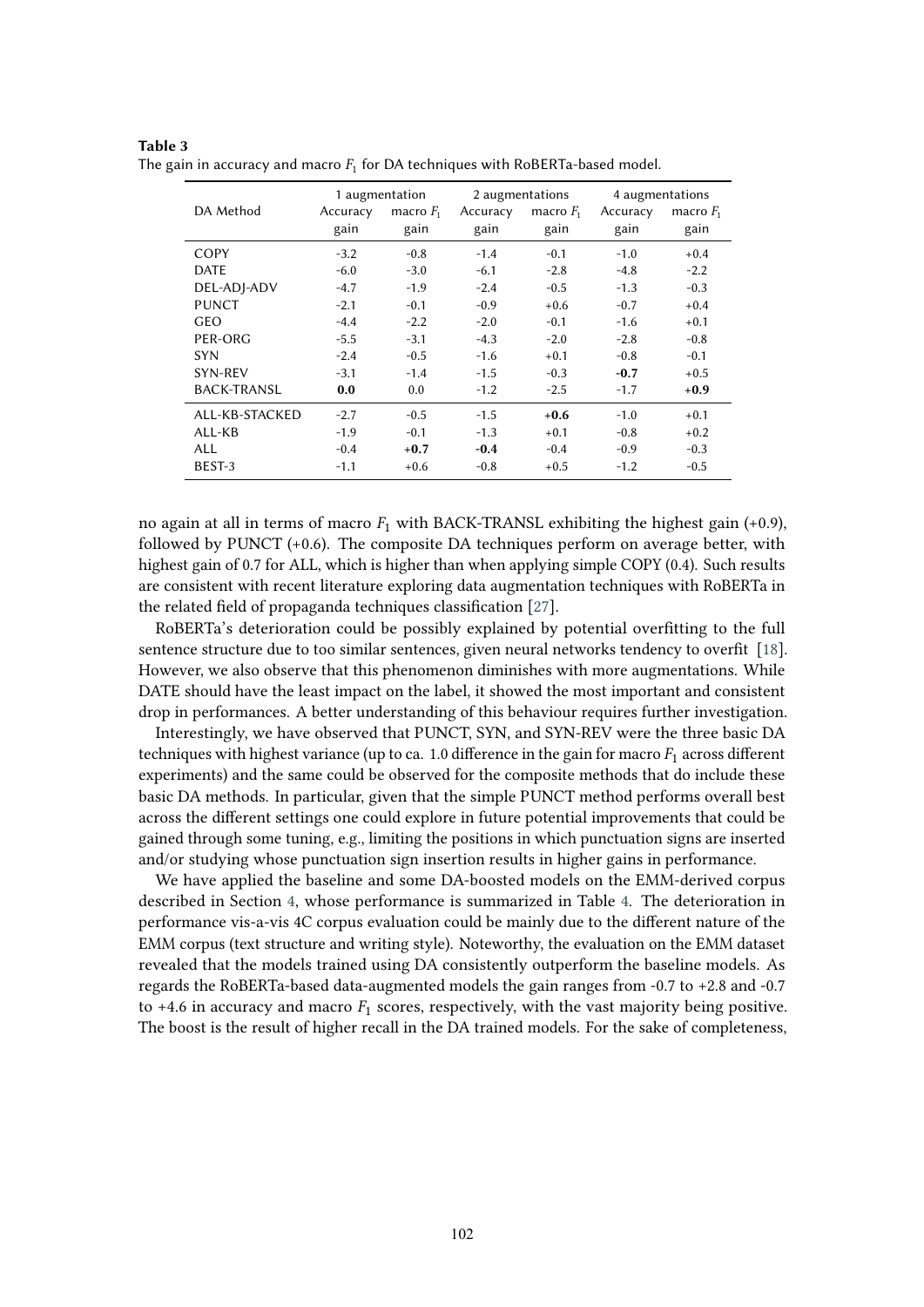the confusion matrix for the RoBERT $a_{large}$  model boosted with BACK-TRANSL augmentation (reported in Table [4\)](#page-6-1) is provided in Figure [1](#page-12-0) Annex [A](#page-10-0)

Baseline models Accuracy macro  $F_1$  DA-based models Accuracy macro  $F_1$ SVM 63.9 36.8 weighted SVM 62.7 46.4 weighted SVM + ALL-KB 65.1 48.4<br>RoBERTa<sub>laree</sub> 73.7 59.4 RoBERTa<sub>laree</sub> + BACK-TRANSL 75.2 64.0 73.7 59.4  $RoBERTa_{large} + BACK-TRANSL$  75.2 64.0

The performance of the baseline and some DA-based models on EMM-derived corpus.

<span id="page-6-1"></span>**Table 4**

# <span id="page-6-0"></span>**6. Data Augmentation Impact on Reducing the Bias**

In order to better understand the behavior of the DA techniques relying on proper name replacement, namely GEO and PER-ORG, we performed additional experiments with alternate versions, and analysing the distribution of names entities. This is motivated by the fnding that texts containing disinformation are ofen very specifc about the entities involved. These alternate techniques are characterized by a diferent sampling strategy of the entities to be inserted. In contrast to the GEO and PER-ORG experiments, the replaced named entities are not taken from a larger pool of entities, but instead, are taken from the pool of the entities that are detected in the texts. We respectively defne the additional experiments **GEO-SP** and **PER-ORG-SP** which correspond to the GEO and PER-ORG experiments using this modifed sampling on the CC-denial classes only; **GEO-SP-ALL** and **PER-ORG-SP-ALL**, where this randomization procedure is applied to the CC-denial classes as well as to the *No claim* class; and fnally **GEO-SP-STRICT** and **PER-ORG-STRICT**, where the instances of all classes are perturbed and only perturbed data is used. These experiments were only performed with weighted SVM, using only one augmentation. We report the results in Table [5.](#page-7-1) We also compare the augmented dataset and the original dataset using the Jensen-Shannon (JS) divergence on two distributions: (a) of the replaced entities, and (b) the labels associated with these entities.

In the GEO and PER-ORG experiments, the entities in the instances of the CC-denial classes were replaced with entities drawn from a much larger pool, practically removing these original entities from the augmented data. The clearly lower performance of the \*-STRICT experiment, notably in terms of macro  $F_1$  seems to indicate that some classes rely heavily on the presence of certain entities in order to be correctly predicted. This experiment is the only one not containing the original data at all, and the distribution of replaced entities diverges the most from the original dataset. Most of the errors are due to CC-denial texts being predicted as *No claim*, with the classes 4<sup>\*</sup> having the most issues, this is coherent as these classes are the most linked to policies, and therefore to the corresponding actors.

The \*-SP experiments, where only CC-denial classes get augmented, show a small increase in performances. The increase in performance is notable in the \*-SP-ALL experiments, where the *No claim* class also gets augmented. The distribution of entities diverges more than in the case of \*-SP, but the distribution of labels associated with these entities diverges less. The combination of both the original dataset and the fully transformed one seems to yield the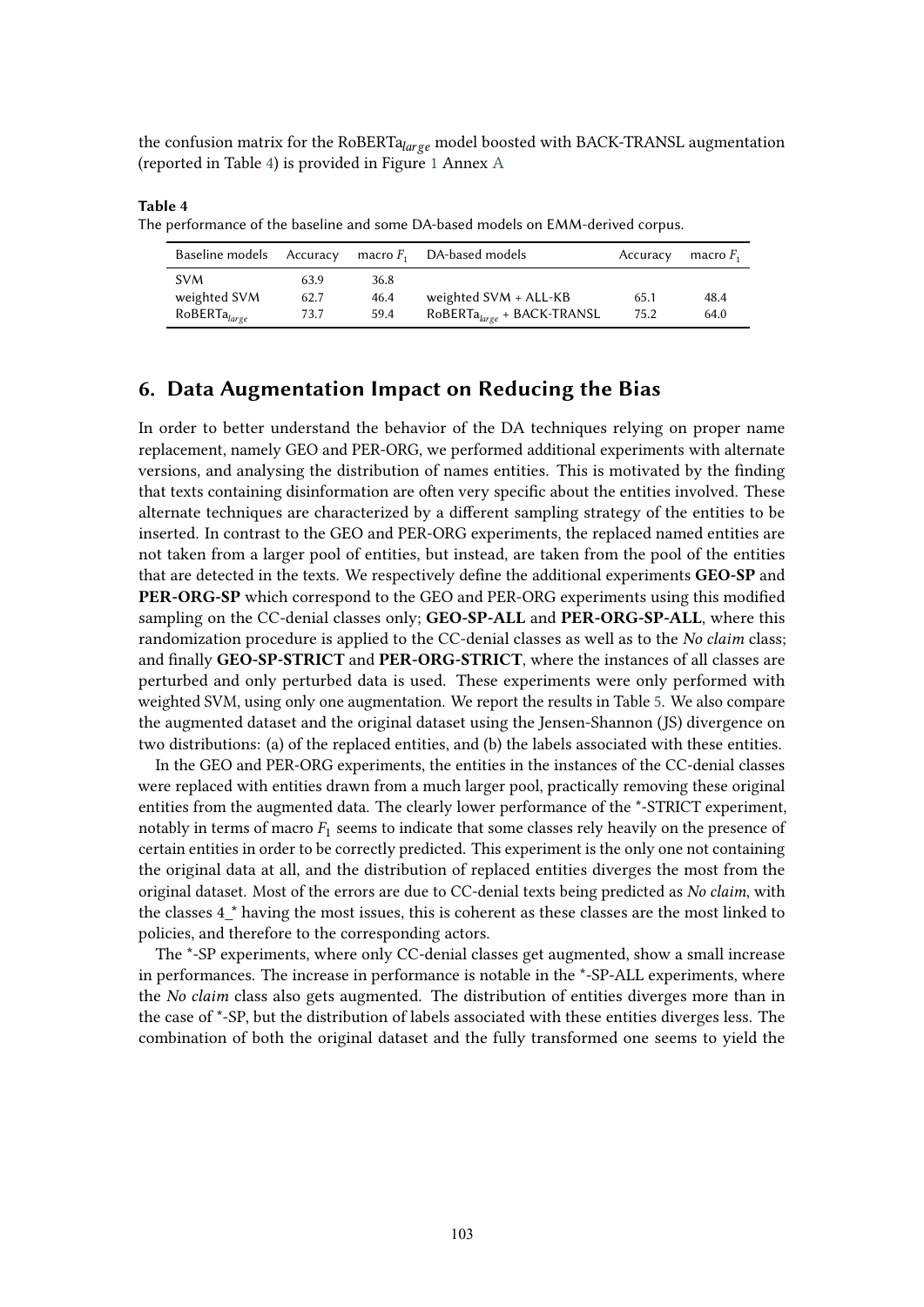#### <span id="page-7-1"></span>**Table 5**

The gain in accuracy and macro  $F_1$  obtained by using sampling from the same pool for named-entities based DA techniques with weighted SVM-based model, and the Jensen-Shannon divergence for distributions of replaced entities and labels thereof.

| DA Method            | Accuracy      | macro $F_1$   | JS divergence |                    |
|----------------------|---------------|---------------|---------------|--------------------|
|                      |               |               | Rep. Ent.     | Label of Rep. Ent. |
| (none)               | 75.0          | 64.9          |               |                    |
| GEO                  | $76.6 (+1.6)$ | $66.9 (+2.0)$ | 0.002         | 0.0                |
| PER-ORG              | $75.7 (+0.7)$ | $65.8 (+1.8)$ | 0.0           | 0.0                |
| GEO-SP               | $75.8 (+0.8)$ | $64.9 (+0.0)$ | 0.018         | 0.012              |
| GEO-SP-ALL           | $77.8 (+2.8)$ | $65.4 (+0.5)$ | 0.069         | 0.0                |
| <b>GEO-SP-STRICT</b> | $75.3 (+0.3)$ | $61.1(-3.8)$  | 0.253         | 0.0                |
| PER-ORG-SP           | $75.9 (+0.9)$ | $65.5 (+0.6)$ | 0.022         | 0.012              |
| PER-ORG-SP-ALL       | $77.9 (+2.9)$ | $66.1 (+1.2)$ | 0.067         | 0.0                |
| PER-ORG-SP-STRICT    | $73.5(-2.5)$  | $50.8(-14.1)$ | 0.262         | 0.0                |

best compromise between generalization and ftting to particular entities in the test dataset. Exploring this interplay is an interesting direction for future works. Randomly swapping named entities could change an actual disinformation claim into factual information or vice versa. It is out of the scope of the classifer to deal with fact checking, however, it is important to reckon the competing interest between a classifer that generalises well to unseen claims on new entities and better ftting to the known narratives.

The \*-SP experiments exhibit a performance on par or lower than the their equivalents without their characteristic sampling. For GEO-SP there is a clear performance gap with respect to GEO in terms of macro  $F_1$ . The reason why the divergence of GEO appears lower than GEO-SP is because it does not take into account newly introduced entities in GEO. Overall, both GEO, which introduces new entities, and GEO-SP, which changes the distribution of labels associated with existing entities, tend to improve the macro  $F_1$  and accuracy.

# <span id="page-7-0"></span>**7. Conclusions**

We reported on preliminary experiments of using DA techniques for improving climate change denial classifcation. The evaluation on the 4C corpus yielded a boost with data augmentation up to 1.6 and 0.9 gain in macro  $F_1$  for SVM- and RoBERTa-based classifiers resp. For the vast majority of the DA techniques respective SVM-based models resulted in gain, whereas for most of the RoBERTa-based models a loss was observed. Analysing the new EMM-derived test dataset introduced in this paper with ca. 1K snippets, DA techniques lead to up to 4.6 point gains in macro  $F_1$  vis-a-vis baseline model. The overall performance is nevertheless worse than on the 4C corpus, which was expected due to the diferent nature of the sources considered.

We provided a more in-depth analysis of the behaviour of two DA techniques not reported earlier, which randomly replace toponyms and person/organisation names, and which were among the ones that resulted in higher gains in macro  $F_1$  for SVM-based models.

We believe the reported fndings will boost the NLP research in the climate change domain. We also make the cleaned version of the 4C and the new EMM-derived corpus publicly accessible<sup>6</sup>.

<span id="page-7-2"></span><sup>6</sup> <https://github.com/jpiskorski/CC-denial-resources>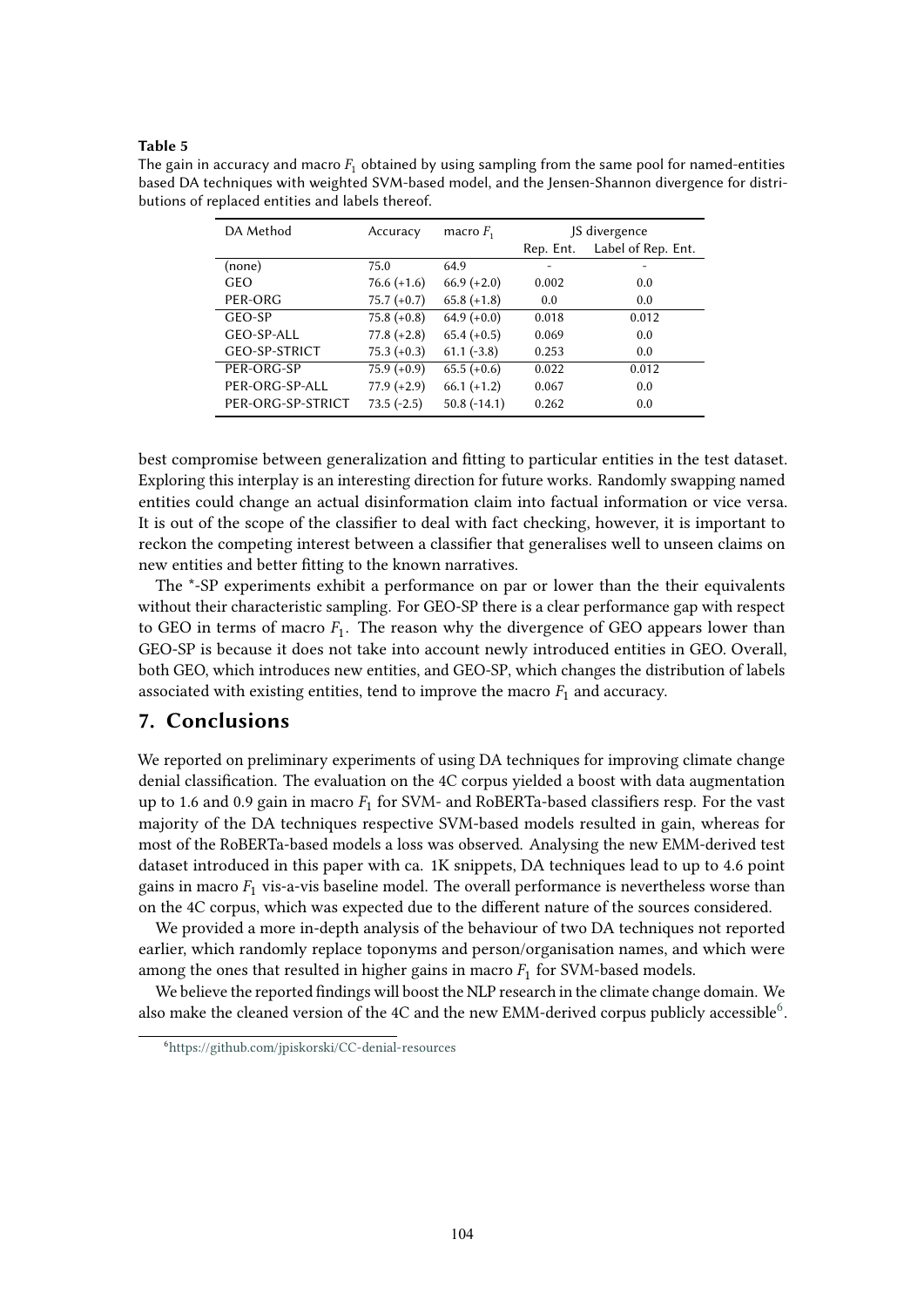# **References**

- <span id="page-8-0"></span>[1] T. G. Coan, C. Boussalis, J. Cook, M. O. Nanko, Computer-assisted classifcation of contrarian claims about climate change, Scientifc Reports 11 (2021).
- <span id="page-8-1"></span>[2] M. Stede, R. Patz, The climate change debate and natural language processing, in: Proceedings of the 1st Workshop on NLP for Positive Impact, Association for Computational Linguistics, Online, 2021, pp. 8–18.
- <span id="page-8-2"></span>[3] N. Diakopoulos, A. X. Zhang, D. Elgesem, A. Salway, Identifying and analyzing moral evaluation frames in climate change blog discourse., in: Proceedings of the Eighth International AAAI Conference on Weblogs and Social Media, 2014, pp. 583––586.
- <span id="page-8-3"></span>[4] S. Mohammad, S. Kiritchenko, P. Sobhani, X. Zhu, C. Cherry, SemEval-2016 task 6: Detecting stance in tweets, in: Proceedings of the 10th International Workshop on Semantic Evaluation (SemEval-2016), Association for Computational Linguistics, San Diego, California, 2016, pp. 31–41.
- <span id="page-8-4"></span>[5] Y. Luo, , D. Card, D. Jurafsky, Detecting stance in media on global warming, in: Findings of the Association for Computational Linguistics: EMNLP 2020, 2020.
- <span id="page-8-5"></span>[6] F. S. Varini, J. L. Boyd-Graber, M. Ciaramita, M. Leippold, Climatext: A dataset for climate change topic detection, 2020.
- <span id="page-8-6"></span>[7] A. Al-Rawi, D. O'Keefe, O. Kane, A.-J. Bizimana, Twitter's fake news discourses around climate change and global warming, Frontiers in Communication 6 (2021).
- <span id="page-8-7"></span>[8] S. Bhatia, J. H. Lau, T. Baldwin, You are right. I am ALARMED - but by climate change counter movement, CoRR (2020). [arXiv:2004.14907](http://arxiv.org/abs/2004.14907).
- <span id="page-8-8"></span>[9] J. Wei, K. Zou, EDA: Easy data augmentation techniques for boosting performance on text classifcation tasks, in: Proceedings of the 2019 Conference on Empirical Methods in Natural Language Processing and the 9th International Joint Conference on Natural Language Processing (EMNLP-IJCNLP), Association for Computational Linguistics, Hong Kong, China, 2019, pp. 6382–6388.
- <span id="page-8-9"></span>[10] H. Shi, K. Livescu, K. Gimpel, Substructure substitution: Structured data augmentation for NLP, in: Findings of the Association for Computational Linguistics: ACL-IJCNLP 2021, Association for Computational Linguistics, Online, 2021, pp. 3494–3508.
- <span id="page-8-10"></span>[11] R. Sennrich, B. Haddow, A. Birch, Improving neural machine translation models with monolingual data, in: Proceedings of the 54th Annual Meeting of the Association for Computational Linguistics (Volume 1: Long Papers), Association for Computational Linguistics, Berlin, Germany, 2016, pp. 86–96.
- <span id="page-8-11"></span>[12] A. W. Yu, D. Dohan, M.-T. Luong, R. Zhao, K. Chen, M. Norouzi, Q. V. Le, Qanet: Combining local convolution with global self-attention for reading comprehension., CoRR abs/1804.09541 (2018).
- <span id="page-8-12"></span>[13] S. Kobayashi, Contextual augmentation: Data augmentation by words with paradigmatic relations, in: Proceedings of the 2018 Conference of the North American Chapter of the Association for Computational Linguistics: Human Language Technologies, Volume 2 (Short Papers), Association for Computational Linguistics, New Orleans, Louisiana, 2018, pp. 452–457.
- <span id="page-8-13"></span>[14] Z. Xie, S. I. Wang, J. Li, D. Lévy, A. Nie, D. Jurafsky, A. Y. Ng, Data noising as smoothing in neural network language models, in: 5th International Conference on Learning Repre-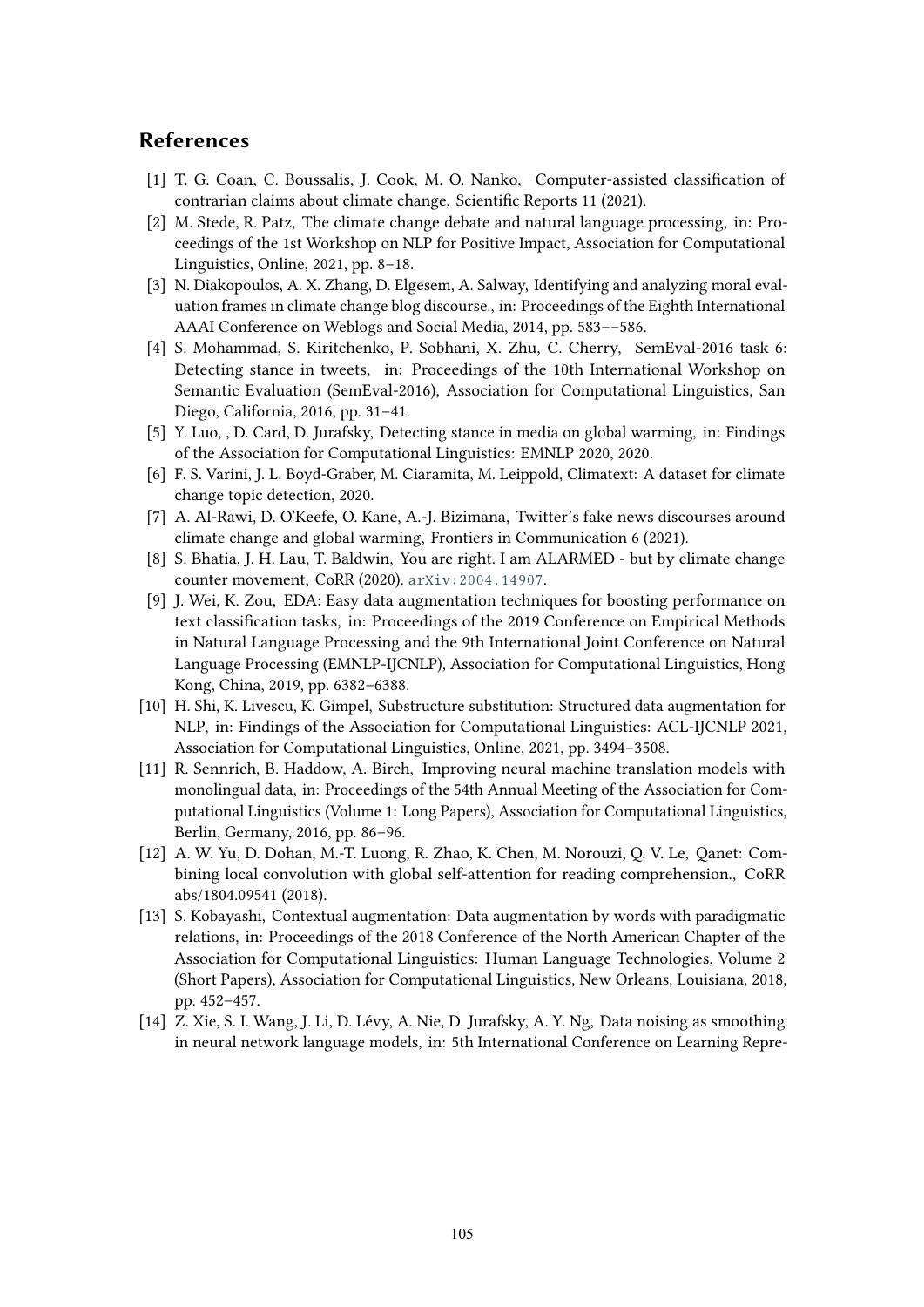sentations, ICLR 2017, Toulon, France, April 24-26, 2017, Conference Track Proceedings, OpenReview.net, 2017.

- <span id="page-9-0"></span>[15] A. Karimi, L. Rossi, A. Prati, AEDA: An easier data augmentation technique for text classifcation, in: Findings of the Association for Computational Linguistics: EMNLP 2021, Association for Computational Linguistics, Punta Cana, Dominican Republic, 2021, pp. 2748–2754.
- <span id="page-9-1"></span>[16] A. Karimi, L. Rossi, A. Prati, Adversarial training for aspect-based sentiment analysis with bert, in: 2020 25th International Conference on Pattern Recognition (ICPR), 2021, pp. 8797–8803.
- <span id="page-9-2"></span>[17] H. Zhang, M. Cissé, Y. N. Dauphin, D. Lopez-Paz, mixup: Beyond empirical risk minimization, CoRR abs/1710.09412 (2017).
- <span id="page-9-3"></span>[18] M. Bayer, M. Kaufold, C. Reuter, A survey on data augmentation for text classifcation, CoRR abs/2107.03158 (2021). URL: [https://arxiv.org/abs/2107.03158.](https://arxiv.org/abs/2107.03158) [arXiv:2107.03158](http://arxiv.org/abs/2107.03158).
- <span id="page-9-4"></span>[19] S. Y. Feng, V. Gangal, J. Wei, S. Chandar, S. Vosoughi, T. Mitamura, E. Hovy, A survey of data augmentation approaches for NLP, in: Findings of the Association for Computational Linguistics: ACL-IJCNLP 2021, Association for Computational Linguistics, Online, 2021, pp. 968–988.
- <span id="page-9-5"></span>[20] M. Ehrmann, G. Jacquet, R. Steinberger, Jrc-names: Multilingual entity name variants and titles as linked data, Semantic Web 8 (2017) 283–295.
- <span id="page-9-6"></span>[21] D. Cer, Y. Yang, S.-y. Kong, N. Hua, N. Limtiaco, R. St. John, N. Constant, M. Guajardo-Cespedes, S. Yuan, C. Tar, B. Strope, R. Kurzweil, Universal sentence encoder for English, in: Proceedings of the 2018 Conference on Empirical Methods in Natural Language Processing: System Demonstrations, Association for Computational Linguistics, Brussels, Belgium, 2018, pp. 169–174. URL: [https://aclanthology.org/D18-2029.](https://aclanthology.org/D18-2029) doi:[10.18653/v1/D18-2029](http://dx.doi.org/10.18653/v1/D18-2029).
- <span id="page-9-7"></span>[22] T. Mikolov, E. Grave, P. Bojanowski, C. Puhrsch, A. Joulin, Advances in pre-training distributed word representations, in: Proceedings of the International Conference on Language Resources and Evaluation (LREC 2018), 2018.
- <span id="page-9-9"></span>[23] R. Řehůřek, P. Sojka, Sofware Framework for Topic Modelling with Large Corpora, in: Proceedings of the LREC 2010 Workshop on New Challenges for NLP Frameworks, ELRA, Valletta, Malta, 2010, pp. 45–50. [http://is.muni.cz/publication/884893/en.](http://is.muni.cz/publication/884893/en)
- <span id="page-9-8"></span>[24] C. Oravecz, K. Bontcheva, D. Kolovratník, B. Bhaskar, M. Jellinghaus, A. Eisele, etranslation's submissions to the WMT 2021 news translation task, in: L. Barrault, O. Bojar, F. Bougares, R. Chatterjee, M. R. Costa-jussà, C. Federmann, M. Fishel, A. Fraser, M. Freitag, Y. Graham, R. Grundkiewicz, P. Guzman, B. Haddow, M. Huck, A. Jimeno-Yepes, P. Koehn, T. Kocmi, A. Martins, M. Morishita, C. Monz (Eds.), Proceedings of the Sixth Conference on Machine Translation, WMT@EMNLP 2021, Online Event, November 10-11, 2021, Association for Computational Linguistics, 2021, pp. 172–179.
- <span id="page-9-10"></span>[25] K. Crammer, Y. Singer, On the learnability and design of output codes for multiclass problems, in: Proceedings of the Thirteenth Annual Conference on Computational Learning Theory, COLT '00, Morgan Kaufmann Publishers Inc., San Francisco, CA, USA, 2000, p. 35–46.
- <span id="page-9-11"></span>[26] Y. Liu, M. Ott, N. Goyal, J. Du, M. Joshi, D. Chen, O. Levy, M. Lewis, L. Zettlemoyer, V. Stoyanov, Roberta: A robustly optimized BERT pretraining approach, CoRR abs/1907.11692 (2019). URL: [http://arxiv.org/abs/1907.11692.](http://arxiv.org/abs/1907.11692) [arXiv:1907.11692](http://arxiv.org/abs/1907.11692).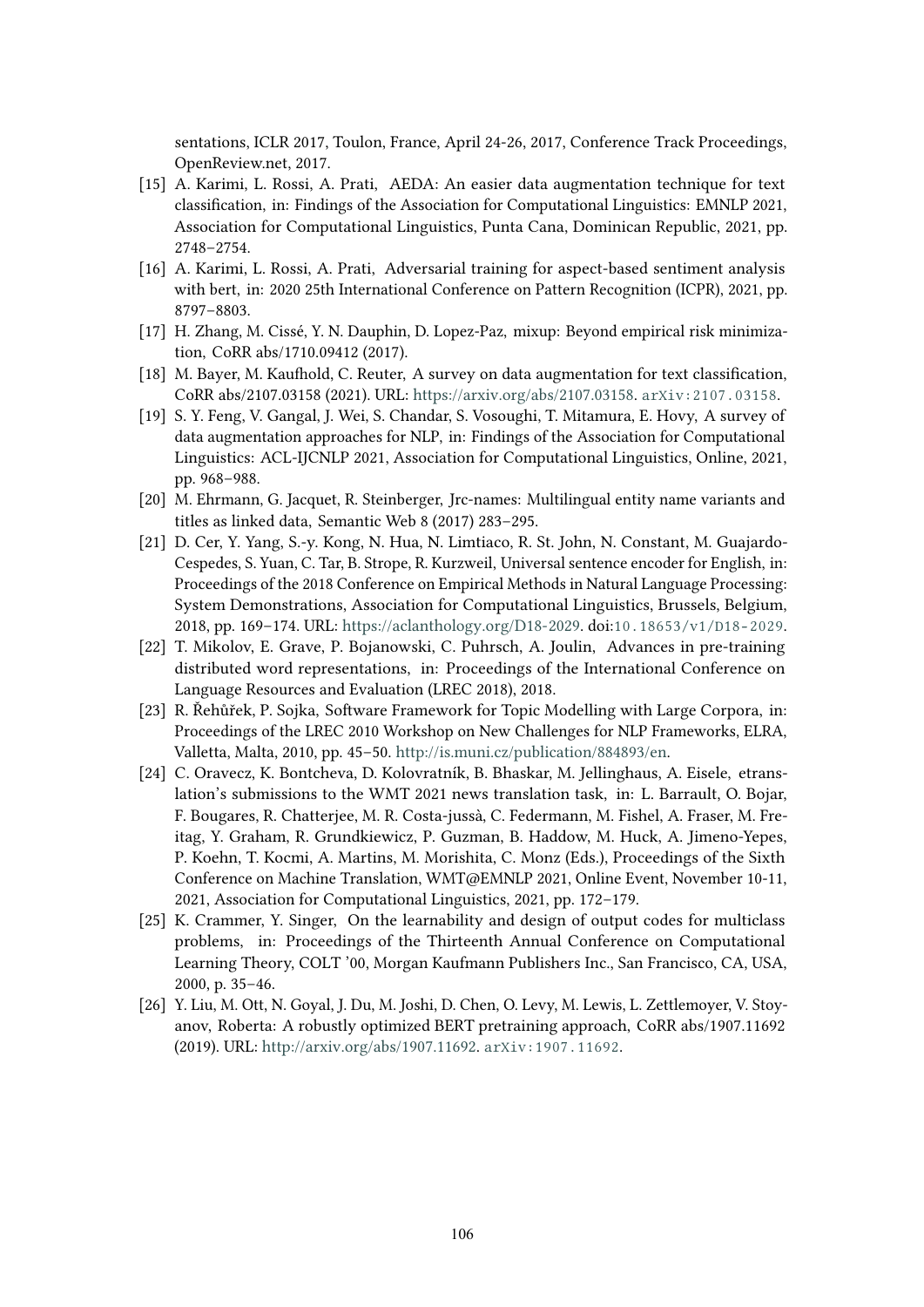<span id="page-10-2"></span>[27] V. Gupta, R. Sharma, Nlpiitr at semeval-2021 task 6: Roberta model with data augmentation for persuasion techniques detection, in: Proceedings of the 15th International Workshop on Semantic Evaluation (SemEval-2021), 2021, pp. 1061–1067.

# <span id="page-10-0"></span>**A. Supplementary Information**

The statistics for the 4C (Contrarian Claims about Climate Change) and the news-derived text snippet corpus are presented in Table [6](#page-10-1) and [7](#page-11-1) resp. Please note that both datasets cover only a fraction of types (18 out of 27) of the CC contrarian claim taxonomy [\[1\]](#page-8-0).

#### <span id="page-10-1"></span>**Table 6**

The training and test dataset statistics of the 4C (Contrarian Claims about Climate Change) corpus. The 'code' column contains the original codes from the 4C taxonomy.

|                    |                                  | Training data |        | Test data |        |
|--------------------|----------------------------------|---------------|--------|-----------|--------|
| Code               | class Name                       | Number        | $\%$   | Number    | $\%$   |
| $0_0$              | Other (No claim)                 | 18110         | 69.56% | 1754      | 60.40% |
| $1_{1}$            | Ice isn't melting                | 370           | 1.42%  | 51        | 1.76%  |
| $1_{2}$            | Heading into Ice Age             | 163           | 0.63%  | 21        | 0.72%  |
| $1_{\overline{3}}$ | Weather is cold                  | 254           | 0.98%  | 30        | 1.03%  |
| $1_4$              | Hiatus in Warming                | 537           | 2.06%  | 69        | 2.38%  |
| $1\_6$             | Sea level rise is exaggerated    | 210           | 0.81%  | 26        | 0.90%  |
| $1-7$              | Extremes aren't increasing       | 474           | 1.82%  | 65        | 2.24%  |
| $2_{1}$            | It's natural cycles              | 875           | 3.36%  | 124       | 4.27%  |
| 2 <sub>3</sub>     | No evidence of Greenhouse effect | 377           | 1.45%  | 48        | 1.65%  |
| $3-1$              | Sensitivity is low               | 230           | 0.88%  | 26        | 0.90%  |
| 32                 | No species impact                | 375           | 1.44%  | 49        | 1.69%  |
| $3-3$              | Not a pollutant                  | 358           | 1.38%  | 46        | 1.58%  |
| $4-1$              | Policies are harmful             | 364           | 1.40%  | 64        | 2.20%  |
| 4 <sub>2</sub>     | Policies are ineffective         | 211           | 0.81%  | 34        | 1.17%  |
| $4-4$              | Clean energy won't work          | 272           | 1.04%  | 39        | 1.34%  |
| $4\_5$             | We need energy                   | 202           | 0.78%  | 36        | 1.24%  |
| $5-1$              | Science is unreliable            | 1525          | 5.86%  | 225       | 7.75%  |
| 52                 | Movement is unreliable           | 1127          | 4.33%  | 197       | 6.78%  |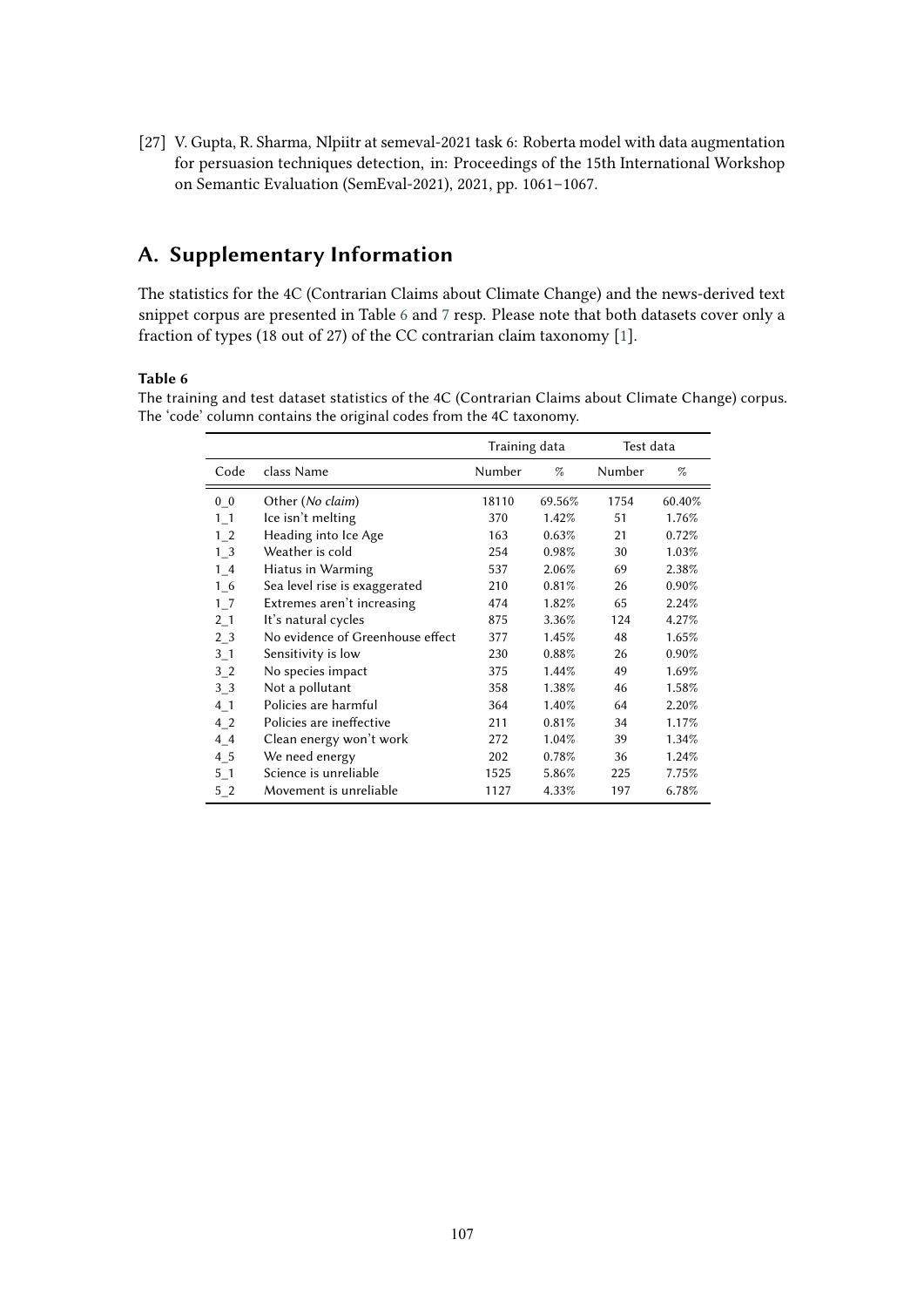### <span id="page-11-1"></span>**Table 7**

The statistics of the EMM-derived corpus of text snippets on CC denial. The 'code' column contains the original codes from the 4C taxonomy.  $\overline{a}$ 

| Code               | class Name                       | Number | $\%$   |
|--------------------|----------------------------------|--------|--------|
| 0 <sub>0</sub>     | Other (No claim)                 | 641    | 57.33% |
| $1\_1$             | Ice isn't melting                | 14     | 1.25%  |
| 1 <sub>2</sub>     | Heading into Ice Age             | 14     | 1.25%  |
| $1_{\overline{3}}$ | Weather is cold                  | 17     | 1.52%  |
| 14                 | Hiatus in Warming                | 10     | 0.89%  |
| 1 6                | Sea level rise is exaggerated    | 4      | 0.69%  |
| 1 <sub>7</sub>     | Extremes aren't increasing       | 16     | 1.43%  |
| 2 <sub>1</sub>     | It's natural cycles              | 27     | 2.42%  |
| 2 <sub>3</sub>     | No evidence of Greenhouse effect | 15     | 1.34%  |
| 3 <sub>1</sub>     | Sensitivity is low               | 7      | 0.63%  |
| 3 <sub>2</sub>     | No species impact                | 13     | 1.16%  |
| 3 3                | Not a pollutant                  | 13     | 1.16%  |
| 4 1                | Policies are harmful             | 55     | 4.92%  |
| 4 2                | Policies are ineffective         | 27     | 2.42%  |
| 44                 | Clean energy won't work          | 11     | 0.98%  |
| 4 5                | We need energy                   | 9      | 0.81%  |
| $5-1$              | Science is unreliable            | 35     | 3.13%  |
| $5-2$              | Movement is unreliable           | 183    | 16.37% |

<span id="page-11-0"></span>**Table 8** Examples of the results of applying the various Data Augmentation techniques.

| ORIGINAL           | In Istanbul, the snow could easily reach up to 30 cm in June, Mayor Kadir Topba announced.       |
|--------------------|--------------------------------------------------------------------------------------------------|
| DA Technique       | Output                                                                                           |
| <b>DATE</b>        | In Istanbul, the snow could easily reach up to 30 cm in April, Mayor Kadir Topba announced.      |
| DEL-ADJ-ADV        | In Istanbul, the snow could reach up to 30 cm in June, Mayor Kadir Topba announced.              |
| <b>PUNCT</b>       | In Istanbul, the snow; could easily reach up to? 30 cm in June, Mayor Kadir Topba: announced.    |
| <b>GEO</b>         | In Porto Alegre, the snow could easily reach up to 30 cm in June, Mayor Kadir Topba announced.   |
| PER-ORG            | In Istanbul, the snow could easily reach up to 30 cm in June, Mayor Stephen King announced.      |
| <b>SYN</b>         | In Istanbul, the snow could easily be up to 30 cm in June, Mayor Kadir Topba said.               |
| <b>BACK-TRANSL</b> | In Istanbul, Mayor Kadir Topba announced that the snow could easily be up to 30 cm high in June. |